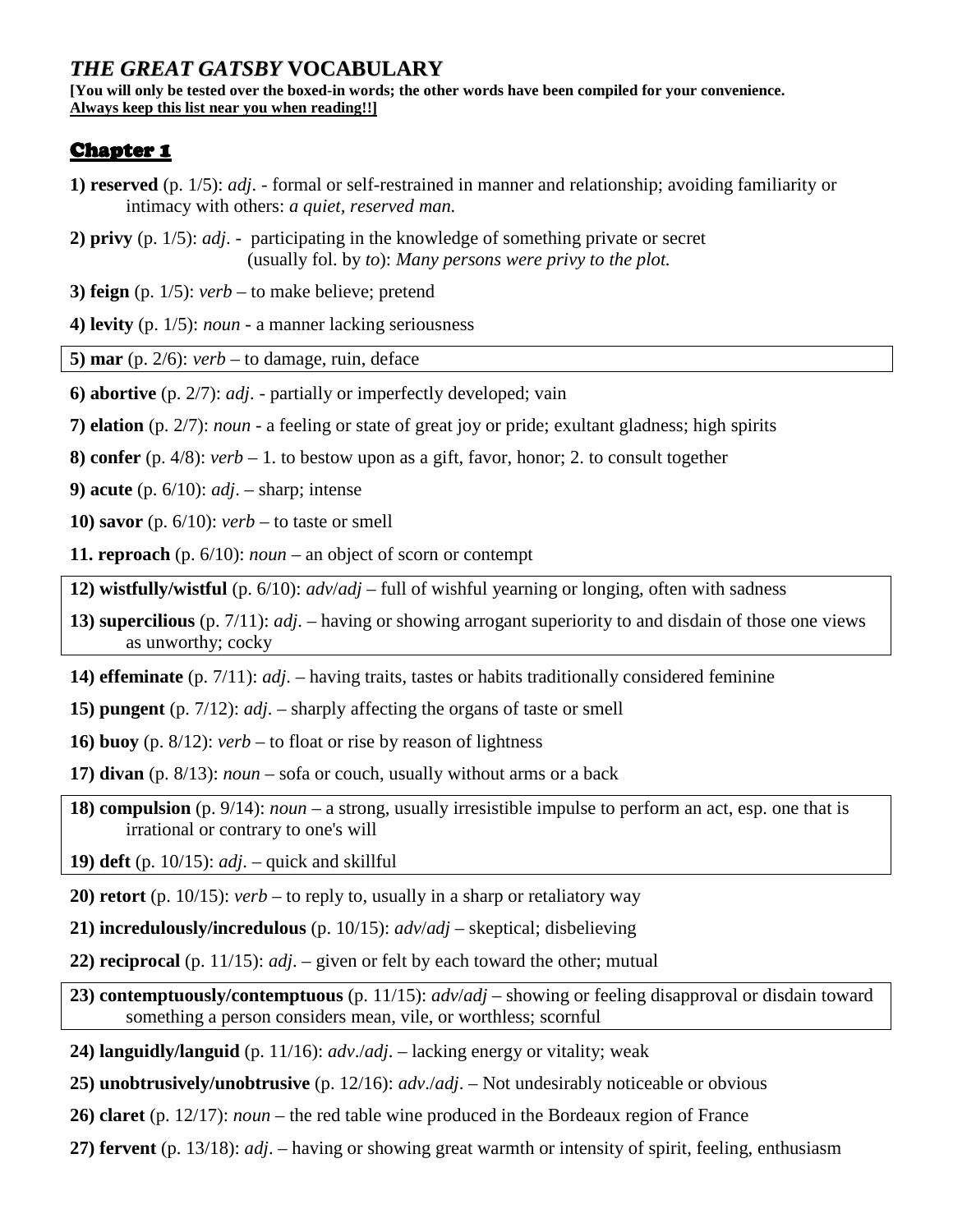**28) infinitesimal** (p. 13/18): *adj*. – immeasurably small; less than an assignable quantity

- **29) vigil** (p. 16/20): *noun* a devotional watching, or keeping awake, during the customary hours of sleep
- **30) settee** (p. 16/21): *noun* a seat for two or more persons, having a back and arms
- **31) cynical** (p. 16/21): *adj*. distrusting, criticizing, or mocking the motives of others; pessimistic; glass is half empty mentality
- **32) rotogravure** (p. 18/23): *noun* a print made by a photomechanical process using a copper cylinder
- **33) corroborate** (p. 19/24): *verb* to make more certain; confirm
- **34) libel** (p. 19/24): *noun* a false publication, as in writing, print, signs, or pictures, that damages a person's reputation
- **35) banns** (p. 19/24): *noun* any public announcement of a proposed marriage
- **36) intimation/intimate** (p. 20/25): *noun*/*verb* an indirect suggestion; a slight suggestion or vague understanding

### <u>Chapter 2</u>

- **1) grotesque** gardens (p. 23/27)*: adj.* fantastically ugly or absurd; bizarre
- **2) impenetrable** cloud (p. 23/27): *adj.* dense; cannot be penetrated, pierced, entered, etc.
- **3)** wild **wag** (p. 24/27): *noun* witty person who likes to make jokes; **oculist: n** eye doctor
- **4) borough** of Queens (p. 24/28): *noun* district—N.Y. City is divided up into boroughs
- **5) solemn** (p. 24/28): *adj.* formal; serious; sober; lacking humor or happiness

**6) proprietor** (p. 25/29): *noun* - property owner; business manager

- **7) anemic** (p. 25/29): *adj.* weak; lacking power, vigor, vitality; wishy-washy
- \*\*the spelling has changed since Fitzgerald's time
- **8) facet** or gleam of beauty (p. 25/30): *noun* aspect, feature
- **9) perceptible** (p. 25/30): *adj.* noticeable; recognizable
- **10) vitality** (p. 25/30): *noun* liveliness; energy (physical and/or mental); spirit; vigor

**11)smoldering** (p. 25/30): *adj.* - burning \*\* the spelling has changed since Fitzgerald's time

- **12) discreet** (p. 26/31): *adj.* marked by caution, prudence, or modesty and wise self-restraint; subtle
- **13) defer** (p. 26/31): *verb* to yield respectfully in judgment or opinion to another [usually followed by

"to"; ex: *Because she is an accountant, I defer to my mom on questions regarding my taxes.*]

- **14) muslin** (p. 27/31): *noun* delicately woven cotton fabric
- **15) indeterminate** (p. 27/31): *adj.* indefinite, uncertain; not clear
- **16) haughty** (p. 28/33): *adj.* snooty; arrogant
- **17) countenance** (p. 29/33): *noun* appearance, especially the face
- **18) rakish** angle (p. 30/34): *adj.* Dashingly or sportingly stylish

**19) incessant** (p. 30/34)*: adj.* - never-ending; ceaseless

- **20) innumerable** pottery (p. 30/34): *adj.* countless; very numerous
- **21)** laughed **immoderately** (p. 30/34): *adv.* without restraint; excessive; extreme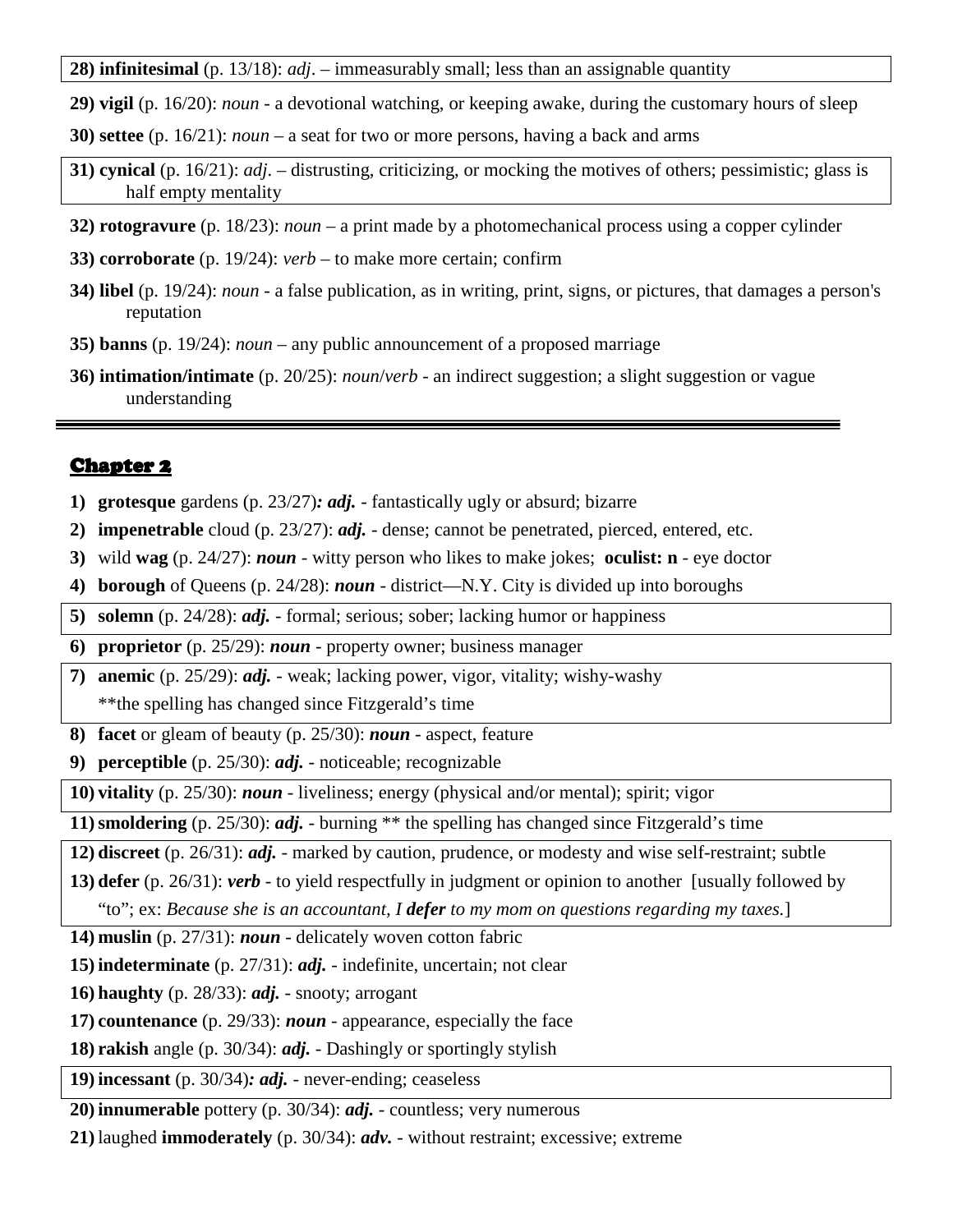**22) flat** (p. 30/34): *noun* - apartment

**23)** wife was **shrill** (p. 30/34): *adj.* - high-pitched

**24)** impressive **hauteur/haughty** (p. 30/35): *noun* - pride, arrogance; cockiness *adj.* – cocky, snobby

**25)** high **mincing** shout (p. 31/35): *adj.* - dainty, elegant

**26) disdain** (p. 31/35): *verb* – to despise or scorn; *noun* **–** haughty contempt, extreme dislike; scorn

**27)shiftless** (p. 32/36): *adj.* - lazy, without ambition

**28) flounce** (p. 32/36): - to go with impatient or impetuous, exaggerated movements

**29) kike/kyke** (p. 34/38): *noun* - offensive slang for a Jewish person

**30)strident** (p. 35/40): *adj.* - loud, harsh, grating, or shrill

**31)** a **wave** (p. 36/41): *noun* - women's hairdo from the 1920s that created waves in the hair

#### Chapter 3

**1) omnibus** (p. 39/43) *noun -* a bus or long motor vehicle

**2)** once a **fortnight** (p. 40/44) *noun -* fourteen nights--two weeks

**3) harlequin** design (p. 40/44) *adjective -* fancy variation in color

**4) cordials** so long forgotten (p. 40/44) *noun -* liqueurs or tonics

**5) Castile** (p. 40/44) *proper noun -* allusion to former kingdom of Spain

**6) permeate** (p. 40/44) *verb –* to fill up, seep into; to saturate

**7) innuendo** (p. 40/44) *noun -* an indirect hint or suggestion about a person or thing, especially of an insulting or an offensive nature

**8)** spilled with **prodigality** (p. 40/44) *noun -* extravagant wastefulness

**9 )** moving her hands like **Frisco** (p. 41/45) *noun -* allusion to famous pianist Rocky Frisco

**10) erroneous** (p. 41/45) *adjective -* incorrect; wrong

**11) Gilda Gray** (p. 41/45) *proper noun -* famous actress known for her dance move "the shimmy" seen in the *Follies* (a theatrical revue of song and dance)

**12)** majestic **hand** (p. 41/46) *noun -* handwriting

- **13) eddies** (p. 42/46) *plural noun -* a current moving in the opposite direction of the main current. [Fitz uses as metaphor – "eddies of people I didn't know"]
- **14)** denied so **vehement/vehemently** (p. 42/46) *adjective/adverb -* strongly passionate or emotion; often with anger
- **16) cordial** remarks (p. 42/46) *adjective* friendly; warm
- **17)** dignified **homogeneity** (p. 44/49) *noun* uniformity; being similar
- **18) staid** nobility (p. 44/49) *adjective* 1) serious; straight-laced; 2) permanent; fixed
- **19) spectroscopic** (p. 44/49) *adjective* full spectrum of color and light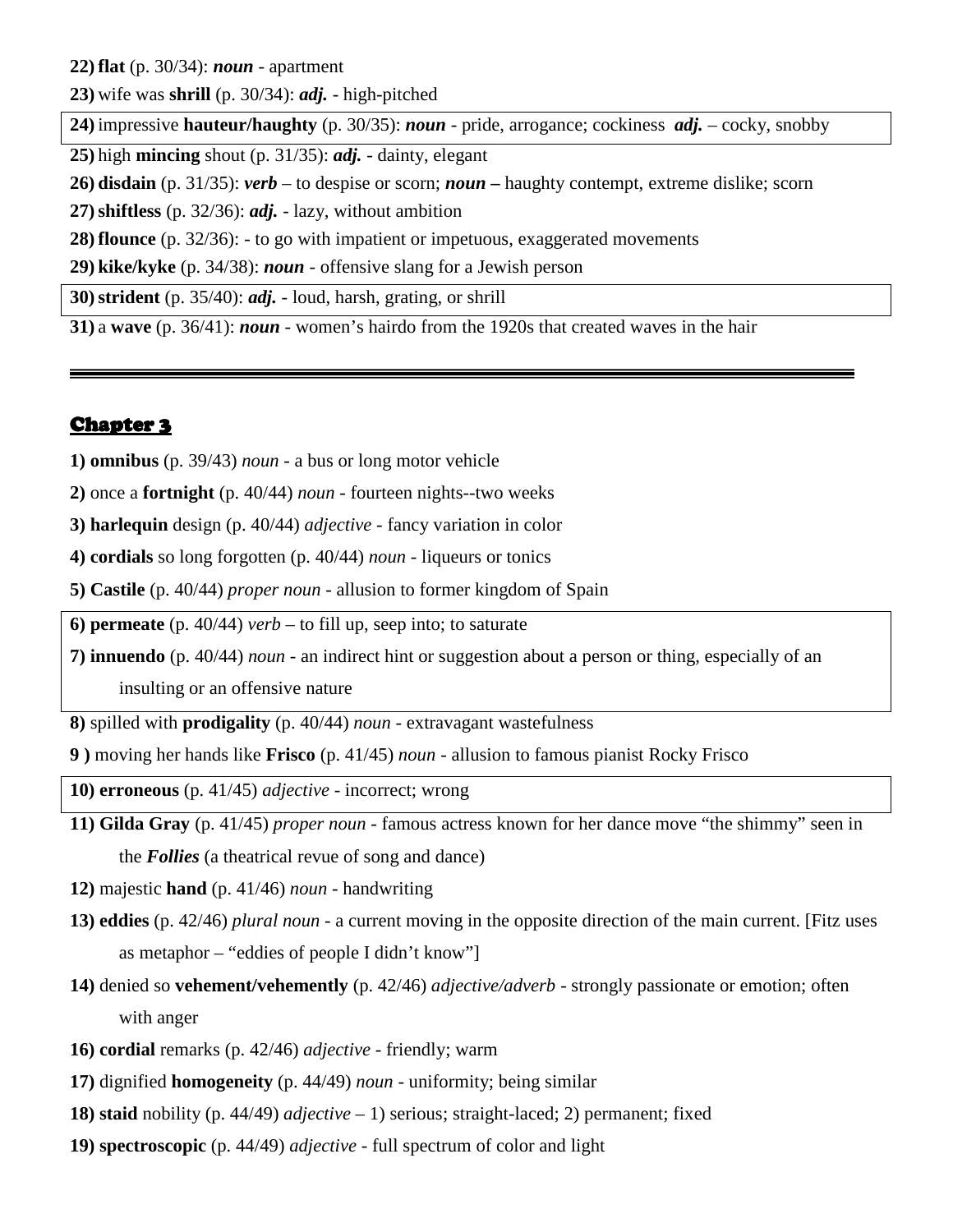**20) veranda** (p. 45/49) *noun* - a porch or balcony

- **21) Gothic** library (p. 45/49) *adjective* literature genre known for gloom, darkness, and the supernatural
- **22) ascertain** (p. 45/50) *verb* to determine; to make certain or clear
- **23) Belasco** (p. 45/50)allusion to fictional sorcerer with a wide knowledge of spells

**24) contralto** (p. 46/51) *noun -* lowest female vocal range in opera

**25) vacuous** (p. 46/51) *adjective –* empty; lacking ideas or intelligence; stupid

**26) florid** (p. 48/53) *adj. –* 1) a healthy reddish color—as in cheeks; 2) elaborately ornate

- **27) corpulent** person (p.48/53) *adjective* plump; large or bulky in body
- **28) echolalia** (p. 49/54) *noun –* immediate, uncontrollable repetition of words spoken by others
- **29) jauntiness/jaunty** about her movements (p. 50/55) *noun/adjective* perky; confident; carefree
- **30) obstetrical** conversation (p. 50/55) *adjective* relating to childbirth

**31) implore** (p. 51/55) *verb -* to beg urgently

**32) ineptly/inept** (p. 51/55) *adverb/adjective* - lacking skill; awkward; clumsy

**33) vinous** sleep (p. 51/56) *adjective* - relating to wine

**34) asunder** (p. 51/56) *adverb -* separated into pieces; apart from each other

**35) dissension** (p.51/56) *noun -* disagreement; difference of opinion

**36) deplorable/deplorably** (p. 51/56) *adjective/adverb -* causing grief, regret, or disapproval

**37) indignant** wives (p. 51/56) *adjective -* angry; annoyed

**37) malevolence** (p. 52/57) *noun -* a desire to harm others; evil

- **38) enjoined** me eagerly (p. 53/57) *verb* 1) to urge or command with authority; 2) to forbid
- **39)** man in a long **duster** (p. 53/58) *noun* a long coat designed to protect clothing from dust
- **40) caterwauling** horns (p. 55/60) *adjective* a howl that sounds like a cat in heat
- **41) chasms** (p. 56/61) *noun -* deep crack or hole; *metaphor comparing NYC streets to a crack or hole*
- **42) subterfuge** (p. 58/63) *noun -* a plan that hides the real purpose; a deceptive scheme
- **43) insolent** smile (p. 58/63) *adjective* boldly rude; disrespectful

# Chapter 4

1) **bootlegger** (p. 61/65) *noun* - someone who sells smuggled goods illegally —in the '20s it was alcohol

2) **disintegrate** (p. 61/65) *verb* - to decay; decompose; break up

3) **knickerbockers (**p. 62/66) *noun* - loose-fitting pants that gathered at or below the knee

4) **sporadic (**p. 64/68) *adj* - periodic; random; happening at irregular intervals

- 5) **punctilious (**p. 64/68) *adj* painstaking; meticulous; strict attention to minute details
- 6) **disconcerting (**p. 64/69) *adj* confusing; disturbing; causing emotional disturbance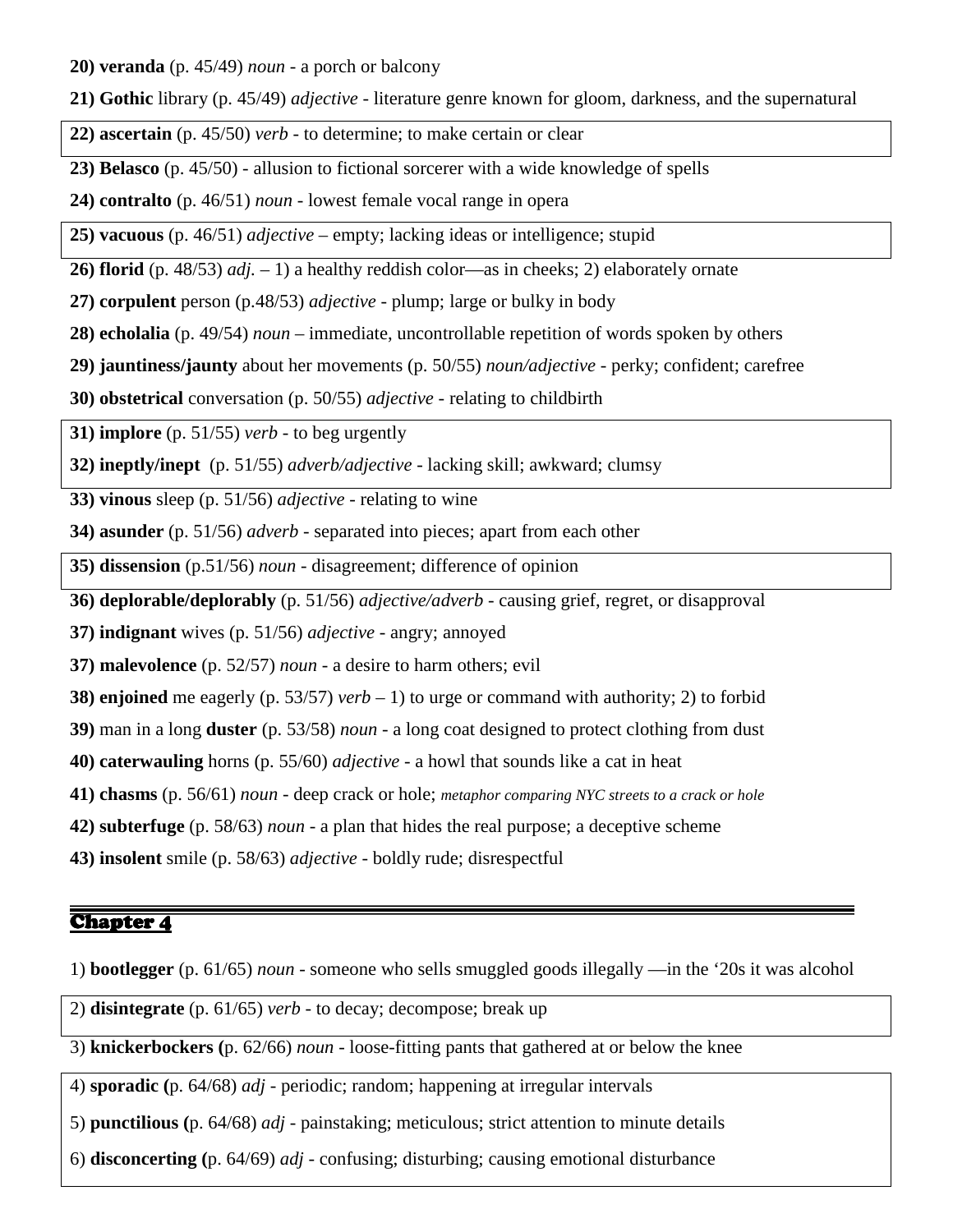# 7) slapping himself **indecisively/indecisive (**p. 64/69) *adv*./*adj* - hesitantly; uncertain; unable to make a decision

- 8) **evasion (**p. 65/69) *noun* avoiding something unpleasant; escaping
- 9) **retribution (**p. 65/69) *noun* something justly deserved; taking revenge or correcting a wrong
- 10) **sinister (**p. 65/69) *adj* evil; bad; wicked
- 11) **rajah (**p. 65/70) *noun* an Indian king, prince, or chief
- 12) **threadbare (**p. 66/70) *adj* shabby; thin; worn off
- 13) **incredulity (**p. 66/71) *noun* inability or unwillingness to believe; skeptical
- 14) **girders (**p. 68/73) *noun* large beams that support a building
- 15) **anteroom (**p. 69/73) *noun* an entry room or waiting area
- 16) **somnambulatory/somnambulance (**p. 69/74) *adj*/*noun* sleepwalking
- 17) business **gonnegtion (**p. 70/75) connection (with a Jewish accent)

18) **juxtaposition (**p. 71/75) *noun* - placing two or more things side by side to emphasize the link or contrast 19) **succulent** (p. 71/75)  $adj - 1$ ) juicy; 2) rich in desirable qualities

- 20) **roadster (**p. 74/79) *noun* small, open-topped sports car
- 21) I had a few **beaux** myself (p. 75/80) *noun* boyfriends
- 22) **effectual**/**effectually (**p. 75/80) *adj*./*adv.* capable of producing a desired effect; adequate

- 1) **elongating** [usually *elongated*] (p. 86) *adj*: extended; lengthened
- 2) **tactless** (p. 88) *adj*: lacking or showing a lack of what is fitting and considerate in dealing with others
- 3) **obliged** (p. 88) *verb*: to place under a debt of gratitude for some benefit, favor, or service. *(ex: I'm much obliged for the ride.)*
- 4) **scrutinize** (p. 89) *verb*: to examine in detail with careful or critical attention.
- 5) **harrowed** (p. 90) *adj*: distressed
- 6) **ecstatic** (p. 90) *adj*: of, pertaining to, or characterized by ecstasy; rapturous
- 7) **tonic** (p. 90) *noun*: anything invigorating physically, mentally, or morally
- 8) **defunct** (p. 91) *adj*: no longer in effect or use; not operating or functioning
- 9) **demoniac** (p. 92) *adj*: of, pertaining to, or like a demon; demonic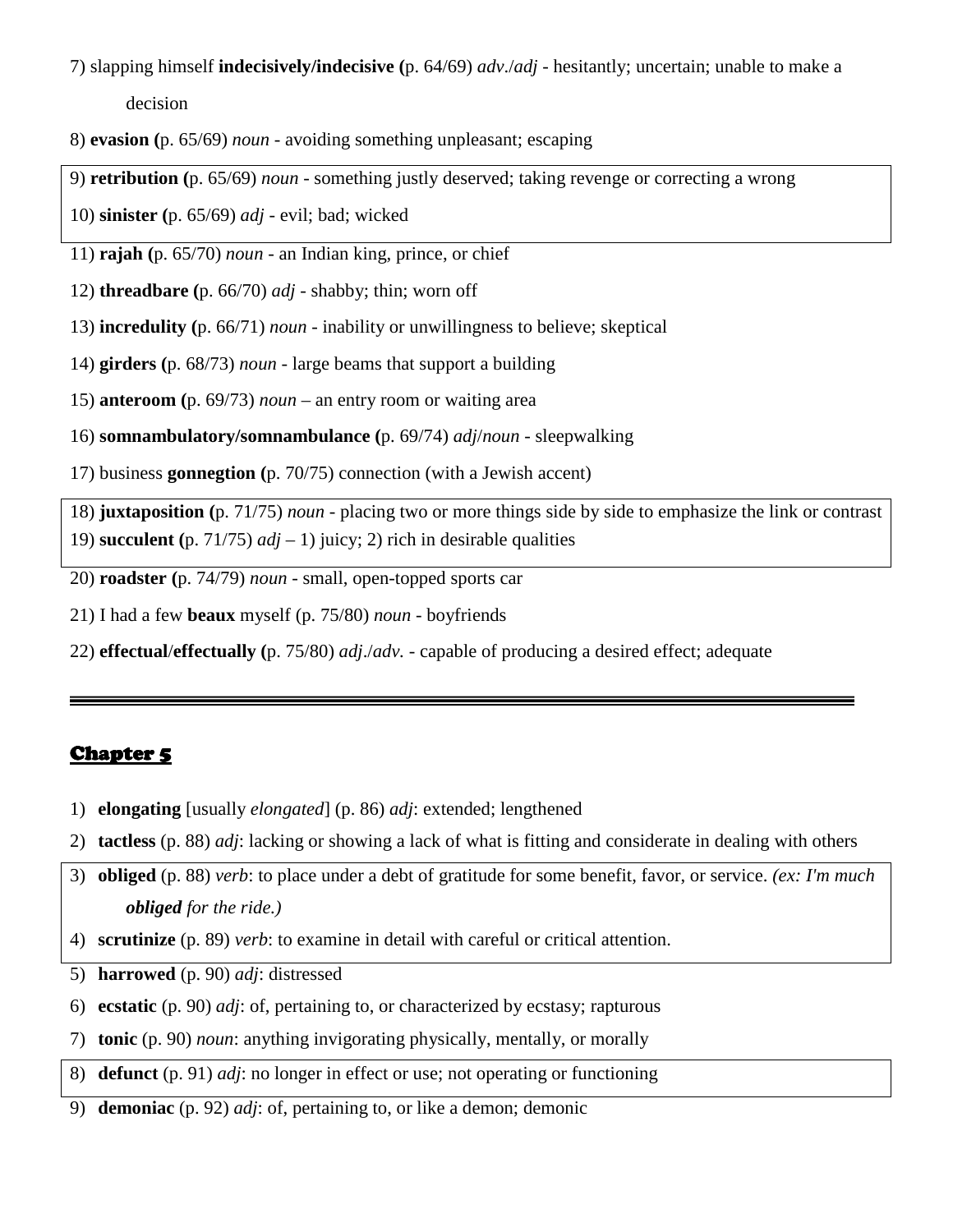- 10) **Kant** (p. 93) German philosopher who was said to have been in the habit of looking at a steeple when he was thinking
- 11) **obstinate** (p. 93) *adj*: Stubbornly adhering to an attitude, opinion, or course of action; stubborn
- 12) **vestige** (p. 94) *noun*: a mark, trace, or visible evidence of something that is no longer present or in existence
- 13) **exultation** (p. 94) *noun*: The act or condition of rejoicing greatly
- 14) **postern** (p. 96) *noun*: a private entrance or any entrance other than the main one
- 15) **jonquil** (p. 96) *noun*: a narcissus; a fragrant, yellow or white flower
- 16) **hawthorn** (p. 96) *noun*: any of numerous plants belonging to the rose family
- 17)**swathe** (p. 96) *verb*: to wrap up closely or fully
- 18) **disheveled** (p. 96) *adj*: hanging loosely or in disorder; unkempt; untidy
- 19) **garnish** (p. 97) *verb*: to provide or supply with something ornamental; to adorn or decorate
- 20) **disarray** (p. 97) *noun*: disorder; confusion
- 21) **corrugated** (p. 98) *adj*: shaped into alternating parallel grooves and ridges; wrinkled
- 22) **pompadour** (p. 99) *noun*: an arrangement of a man's hair in which it is brushed up high from the forehead
- 23)**scanty** (p. 99) *adj*: lacking in amount, quantity; meager; not adequate
- 24) **nebulous** (p. 100) *adj*: hazy, vague, indistinct, or confused
- 25) **remote** (p. 102) *adj*: far apart; far off; distant

- 1) **transpire** (p. 97/103) *verb*: to occur; happen; take place
- 2) **laudable** (p. 97/103) *adj*: deserving praise; praiseworthy; commendable
- 3) **insidious** (p. 98/104) *adj*: attractive or enticing but harmful; intended to entrap
- 4) **meretricious** (p. 98/104) *adj*: alluring by a show of flashy or vulgar attractions
- 5) **ineffable** (p. 99/105) *adj*: Incapable of being expressed; indescribable or unutterable
- 6) **robust** (p. 99/105) *adj*: strong and healthy; hardy; vigorous
- 7) **ramification** (p. 99/105) *noun*: a development or consequence that complicates a situation
- 8) **turgid** (p. 99/106) *adj*: Excessively ornate or complex in style or language
- 9) **repose** (p. 100/106) *verb*: to lie or be at rest, as from work, activity, etc.
- 10) **florid** (p. 100/106) *adj*: reddish; ruddy; rosy
- 11) **debauchee** (p. 100/106) *noun*: a person addicted to excessive indulgence in sensual pleasures; one given to debauchery.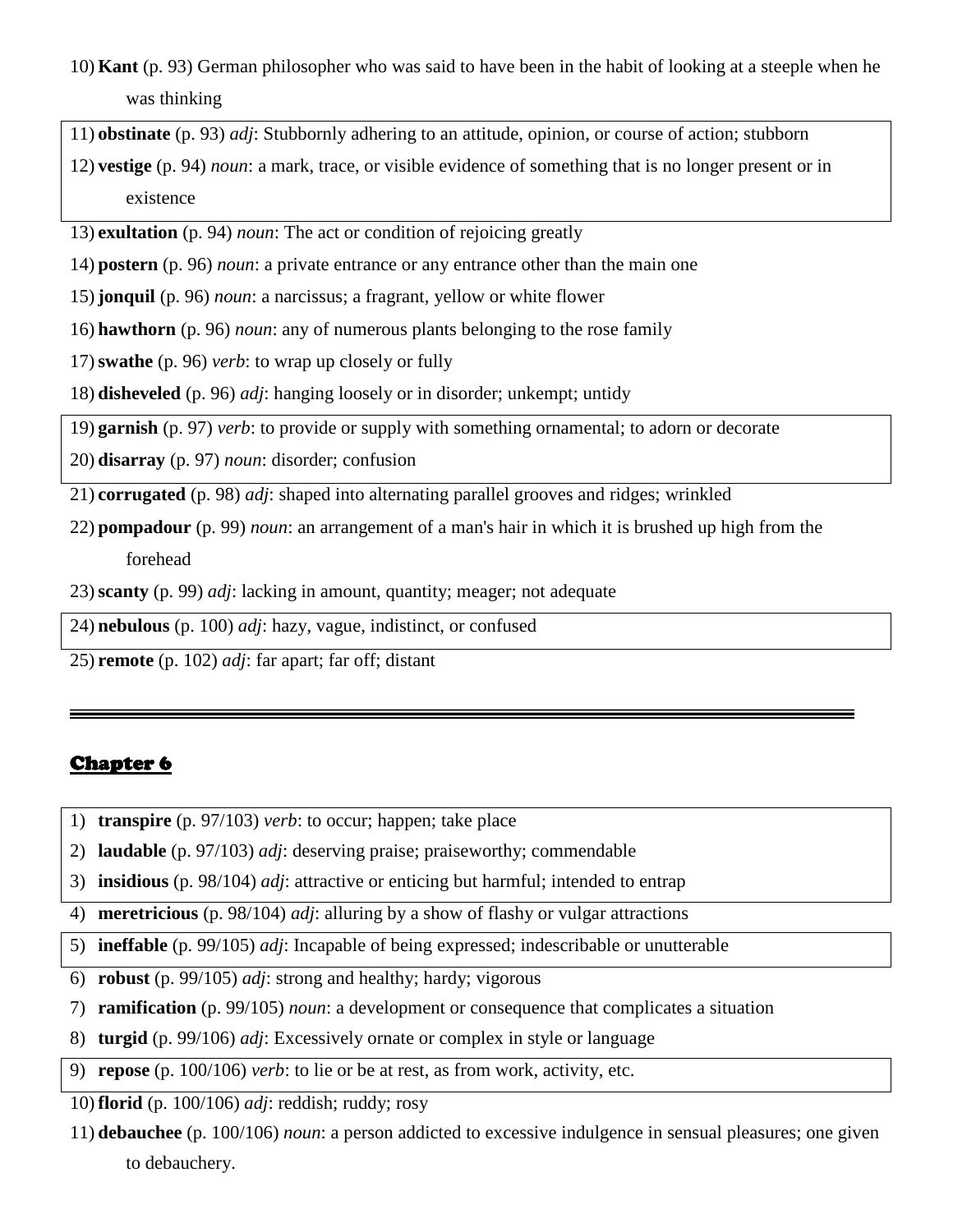- 12) **antecedent** (p. 101/107) *noun*: the history, events, characteristics, etc., of one's earlier life
- 13) **ingratiate** (p. 101/107) *verb*: to establish (oneself) in the favor or good graces of others, esp. by deliberate effort (usually fol. by *with*)
- 14)**senile** (p. 101/107) *adj*: showing a decline or deterioration of physical strength or mental functioning
- 15) **perturbed** (p. 103/110) *adj*: disturbed greatly; uneasy; anxious
- 16)**septic** (p. 106/112) *adj*: infected

17) **lethargic** (p. 106/113) *adj*: drowsy; sluggish; lazy

18) **euphemism** (p. 107/114) *noun*: an inoffensive or indirect expression that is substituted for one that is considered offensive or too harsh (ex: *"To pass away" is a euphemism for "to die.")*

19) **obtrusive** (p. 107/114) *adj*: Tending to push self-assertively forward; brash

20) **menagerie** (p. 107/114) *noun*: a collection of wild or unusual animals, or an unusual and varied group of people

21) **dilatory** (p. 108/115) *adj*: tending to delay or procrastinate; slow; tardy

- 1. **Trimalchio** (p. 113/119)—the lavish host in *The Satyricon*, a Latin work by Petronius
- 2. **dilatory** (p. 113/119)—*adj*: tending to delay or procrastinate; slow; tardy
- 3. **caravansary** (p. 114/120)—*noun*: any large inn or hotel
- 4. **harrowing** (p. 114/120)—*adj*: extremely disturbing or distressing; grievous
- 5. **commutation** (p. 115/121)—*noun*: the act of commuting, as to and from a place of work
- 6. **affront** (p. 115/121)—*noun*: a personally offensive act or word; deliberate act or display of disrespect; intentional slight; insult
- 7. **croon** (p. 117/123)—*verb*: to sing or hum in a soft, soothing voice
- 8. **genial(ly)** (p. 118/124)—*adj/adv*: warmly and pleasantly cheerful; cordial
- 9. **refuse** [REF-yoos] (p. 118/124)—*noun (not the verb)*: something that is discarded as worthless or useless; rubbish; trash; garbage
- 10. **boisterous(ly)** (p. 121/127)—*adj*: rough and noisy; noisily jolly or rowdy; unrestrained
- 11. **medium** (p. 122/128)—*noun*: a person through whom the spirits of the dead are alleged to be able to contact the living
- 12. **alight(ed)** (p. 124/130)—*verb*: to encounter or notice something accidentally
- 13. **inviolate** (p. 125/131)—*adj*: free from violation, injury, desecration, or outrage
- 14. **precipitate(ly)** (p. 125/131)—*adj*: proceeding rapidly or with great haste
- 15. **tumultuous** (p. 126/132)—*adj*: raising a great clatter and commotion; disorderly or noisy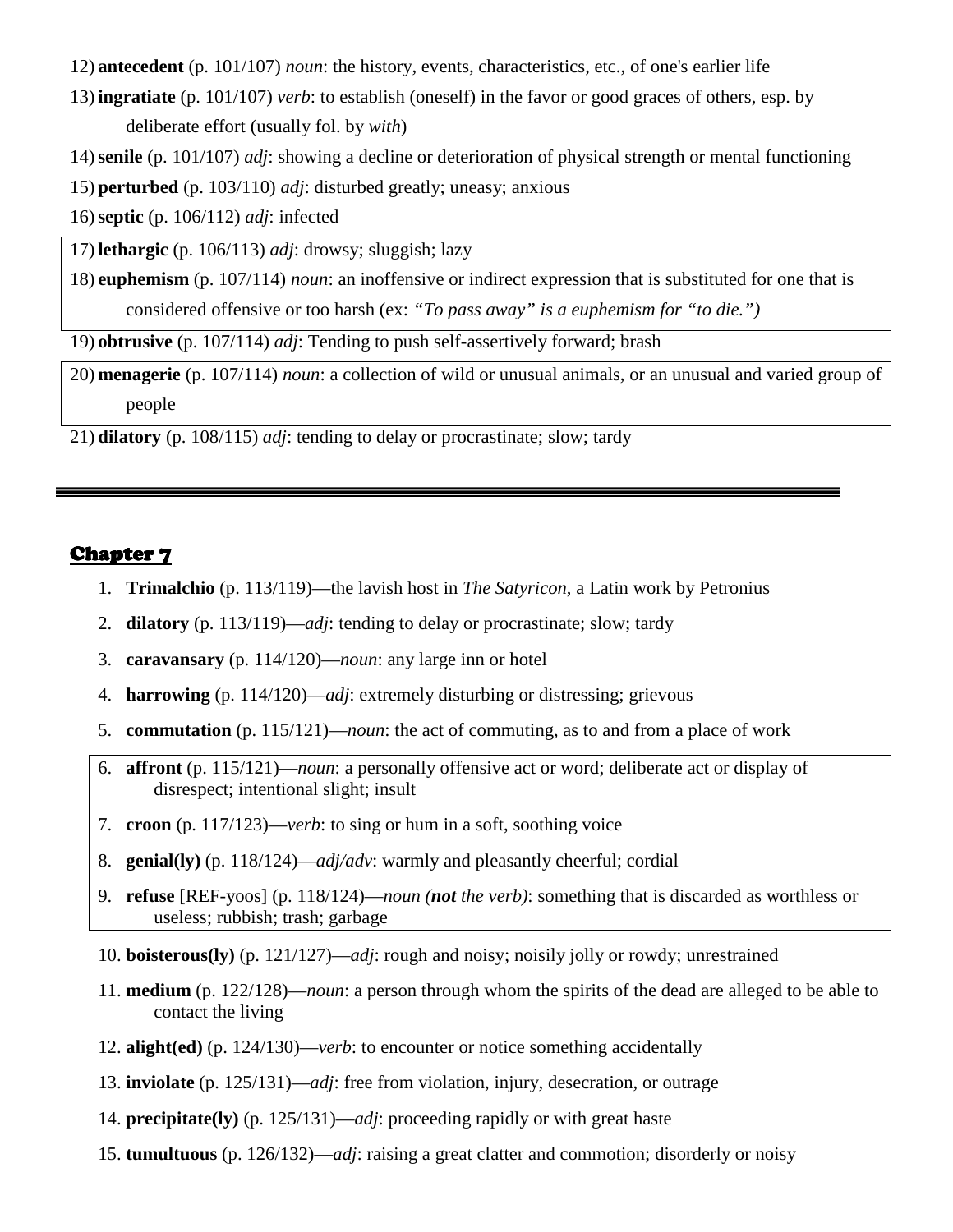- 16. **intermittent** (p. 126/133)—*adj*: Stopping and starting at intervals
- 17. **portentous** (p. 127/134)—*adj*: of momentous or ominous significance; ominously prophetic
- 18. **vicarious(ly)** (p. 131/138)—*adj*: Felt or undergone as if one were taking part in the experience or feelings of another
- 19. **octave** (p. 131/139)—*noun*: in music, a series or range of eight notes
- 20. **rancor** (p. 132/139)—*noun*: bitter resentment or ill will; hatred; malice \*\* the spelling has changed since Fitzgerald's time
- 21. **leave in the lurch** (p. 134/141)—*noun*: to leave in an uncomfortable or desperate situation; desert in time of trouble
- 22. **magnanimous** (p. 135/142)—*adj*: generous in forgiving an insult or injury; free from petty resentfulness or the need to seek retribution
- 23. **presumptuous** (p. 135/142)—*adj*: Going beyond what is right or proper; excessively forward; impolitely bold
- 24. **inquest** (p. 136/143)—*noun*: an inquiry into the cause of an unexpected death
- 25. **expostulation** (p. 138/146)—*noun*: the act of expressing earnest opposition or protest
- 26. **laden** (p. 138/146)—*adj*: burdened; loaded down

27. **truculent** (p. 140/148)—*adj*: fierce; cruel; savagely brutal

- 28. **luminosity** (p. 142/150)—*noun*: the quality or condition of radiating or reflecting light
- 29. **rift** (p. 144/152)—*noun*: an opening made by splitting, cleaving, etc.

- 1. **indiscernible** (p.148/155) *adj*: impossible to see or understand
- 2. **redolent** (p.148/155) *adj*:1) with a strong, pleasant, or particular scent;
	- 2) suggestive or reminiscent of something
- 3. **ravenous/ravenously** (p.149/156) *adj*./*adverb*: extremely hungry or greedy for something
- 4. **unscrupulous/unscrupulously** (p.149/156) *adj*/*adv*: not restrained by moral or ethical principles; dishonest; corrupt
- 5. **stratum** (p.149/156) *noun*: a social class or level of society consisting of people or similar cultural, economic, or educational status
- 6. **whim** (p.149/156) *noun*: a sudden thought, idea, or desire—especially one based on impulse rather than reason
- 7. **Armistice** (p.150/158) *proper noun*: the truce that ended WWI on Nov. 11, 1918
- 8. **sharper** (p.152/159) *noun*: a skillful cheat, especially in gambling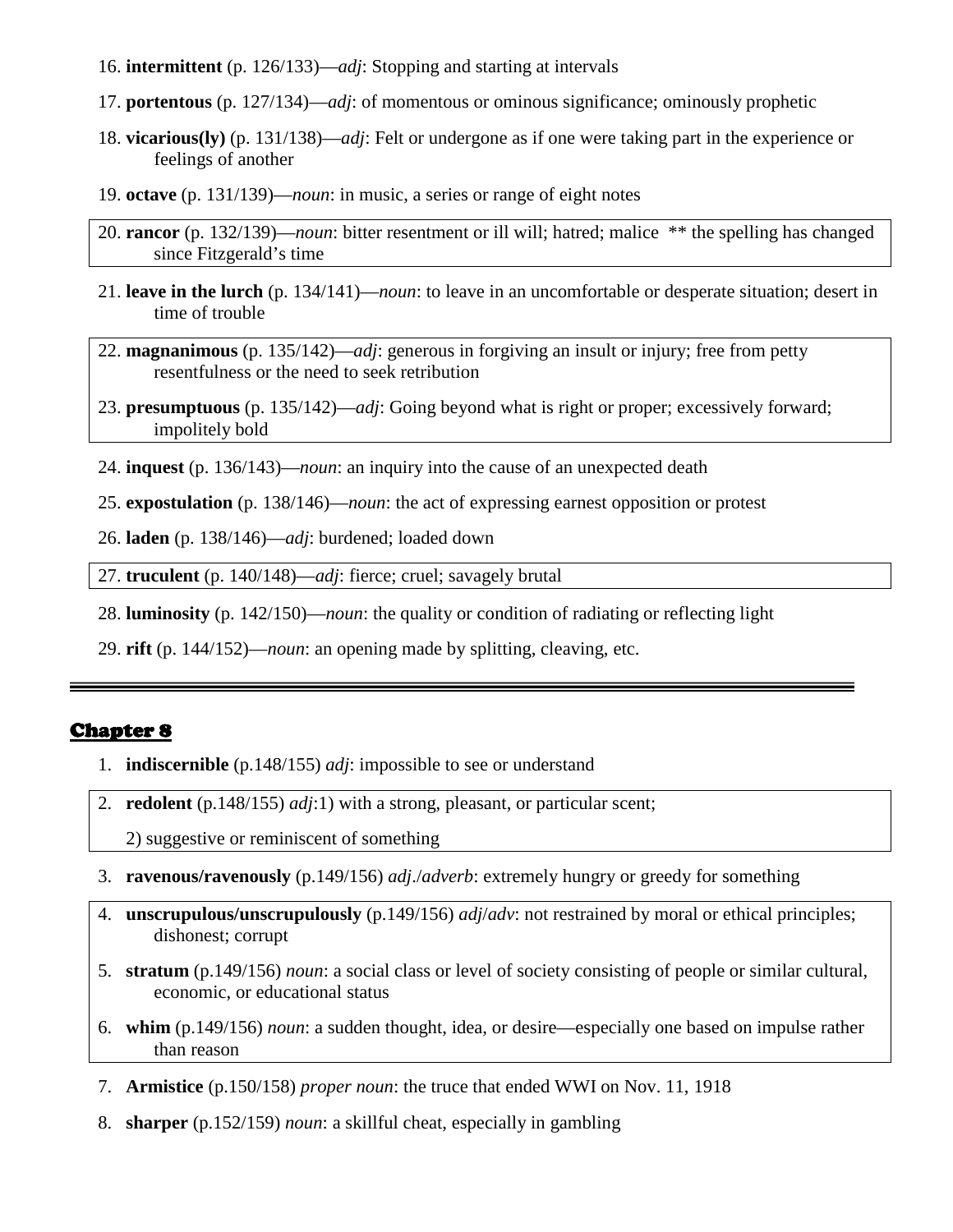- 9. **day coach** (p.153/160) *noun*: an ordinary railroad passenger car, as distinguished from a sleeping car, parlor car, or other deluxe accommodations
- 10. **vestibule** (p.153/160) *noun*: 1) an enclosed area at the entrance of a railroad car; 2) a small room/hall between an outer door and the main part of the building
- 11. **benediction** (p.153/160) *noun*: 1) an expression or approval of good wishes; 2) a prayer asking for God's blessing, usually at the end of a service
- 12. **corroborate** (p.153/161) *verb*: to give or represent evidence of the truth of something; to confirm or substantiate
- 13. **ecstatic** (p.154/162) *adj*: 1) showing or feeling great pleasure or delight; 2) completely dominated by an intense emotion
- 14. **cahoots** (p.154/162) *informal plural noun*: questionable collaboration; secret partnership
- 15. **divot** (p.155/162) *noun*: a small lump of grass and earth accidentally dug out of the ground while playing a sport, especially golf
- 16. **tactful** (p.155/162) *adj*: having or showing concern upsetting or offending people; polite; sensitive to the feelings of others

17. **garrulous** (p.156/163) *adj*: 1) excessively or pointlessly talkative; 2) using too many words

- 18. **lapped** (p.156/164) *past tense of verb lap*:1) to drink a liquid by scooping into the mouth with the tongue; 2) to flow or splash gently against the surface
- 19. **forlorn** (p.159/167) *adj*: 1) lonely and miserable as though deserted or abandoned; 2) expressing hopelessness and despair
- 20. **pneumatic** (p.161/169) *adj*: 1) operated by compressed air in a tool or machine; 2) filled with compressed air; 3) concerning or involving the soul or spirit
- 21. **fortuitous/fortuitously** (p.161/169) *adj*/*adv*: 1) happening by accident or chance; 2) lucky or fortunate
- 22. **amorphous** (p.161/169) *adj*: without any clear shape, form, or structure; 2) not obviously belonging to any particular category or type
- 23. **corrugate** (p.162/170) *verb*: to become folded into parallel ridges and channels, or to fold something—like cardboard—into parallel ridges and channels
- 24. **holocaust** (p.162/170) *noun*: 1) complete mass destruction of any kind; 2) complete consumption by fire—especially of a large number of human beings or animals; 3) a sacrifice totally consumed by fire

- 1. **adventitious** (p. 171/163) *adj*: Occurring accidentally or spontaneously
- 2. **racy** (p. 171/163) *adj*: slightly improper or indelicate
- 3. **pasquinade** (p. 171/163) noun: a satire or lampoon, esp. one posted in a public place
- 4. **deranged** (p. 172/164) *adj*: driven insane